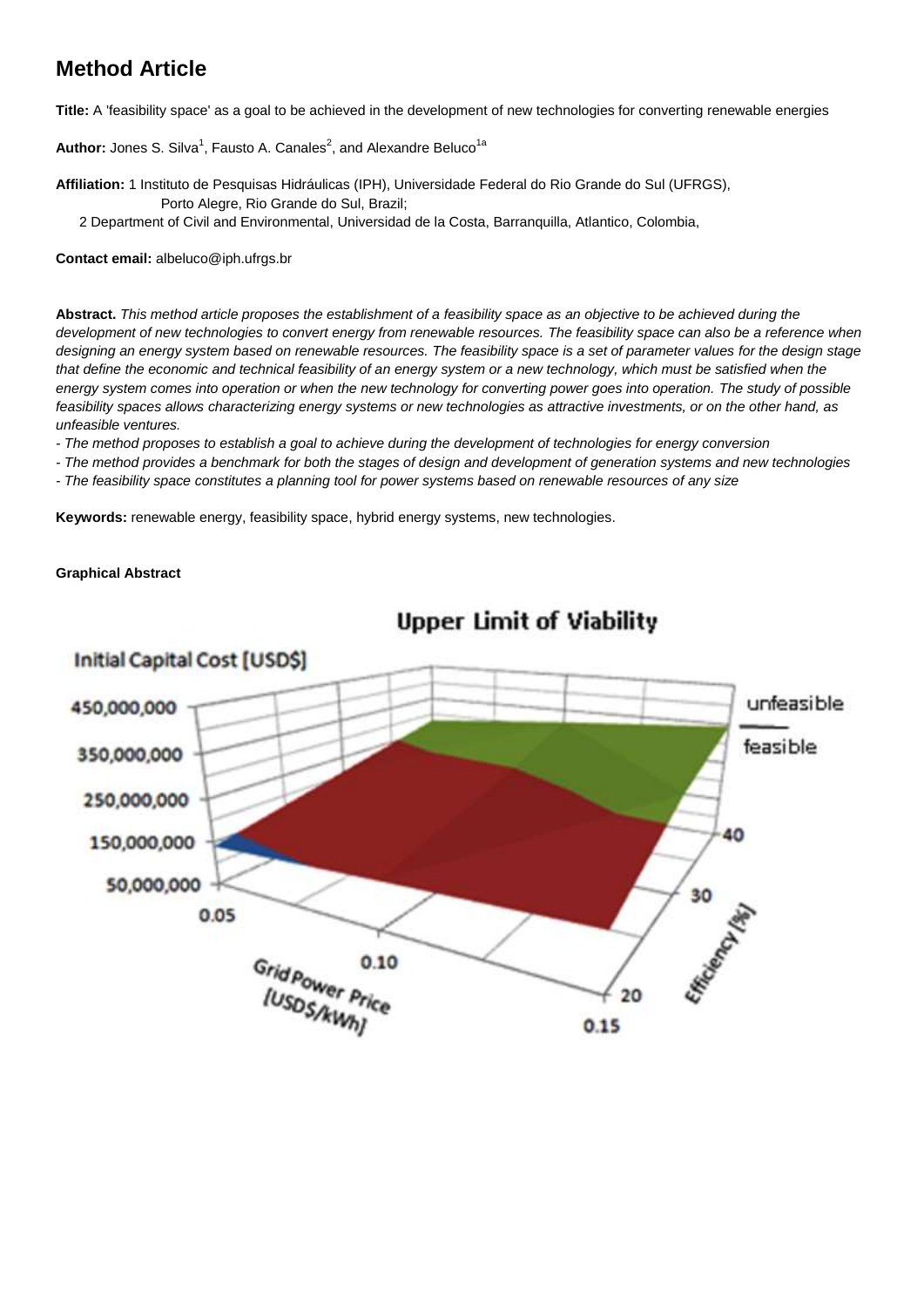#### **SPECIFICATIONS TABLE**

| <b>Subject Area</b>                       | Energy                                                                                                                                                                                         |
|-------------------------------------------|------------------------------------------------------------------------------------------------------------------------------------------------------------------------------------------------|
| More specific subject area:               | Renewable Energy - Hybrid Energy Systems                                                                                                                                                       |
| Method name:                              | Feasibility space method, for determining the feasibility limits for the<br>implementation of a generating plant based on renewable energy                                                     |
| Name and reference of the original method | Characterization of a feasibility space for a new technology - a case study<br>of wave energy in southern Brazil. Silva et al. [1]. Current Alternative<br>Energy (2018), v.2, n.2, p.112-122. |
| <b>Resource availability</b>              | N/A                                                                                                                                                                                            |

## **Method details**

#### *Background*

*Among the various renewable energies options, hydropower, solar energy, and wind energy have counted with mature and proven technology for their exploitation for some decades already. The exploitation of other renewable resources is still in developing stages, both technically and economically, for instance, wave energy and tidal energy. The work of Silva and Beluco [1] aimed at identifying attractive investments for the development of appropriate technology for the energy exploration of ocean waves on the northern coast of the State of Rio Grande do Sul, in southern Brazil. Previous studies [2] had indicated a potential for energy in ocean waves that can be considered attractive for investors from the energy sector. However, the attractiveness level of this investment depends on the characteristics of the energy system in which the devices for converting wave energy are connected. Based on this context, the concept of feasibility space [1] was developed. This space can change over time and depends on the energy system to which the hybrid system under study or the new technology under development is connected. The feasibility space establishes a limit for parameters related to the project and which must be reached so that the investment in the energy system or in the technology under development is attractive. The feasibility space must be seen as an objective to be achieved with an adequate project for an energy system or with the development of a new technology, under penalty of not making the enterprise viable.*

#### *Method*

*The method for determining the feasibility space consists of the following five steps:*

*1 - Establish the characteristics of the study to be carried out and the feasibility space to be configured, characterizing the hybrid energy system to be designed or the new technology to convert energy from renewable resources to be developed.*

*2 – Establish the parameters that can define the feasibility space of the energy system under analysis or the new technology under development and set the range of values for those parameters that may contain the feasibility limits.*

*Note. Usually, these parameters can be the initial capital cost, the grid power price, the efficiency, among others.*

*3 - Perform simulations of the energy system under analysis or the new technology under development (with software such as Homer) to determine optimal solutions, within the intervals established for the feasibility analysis.*

*4 - If the results of the simulations indicate that some of the optimal solutions correspond to some value outside the ranges established in item 2 above, return to item 2 and reformulate the estimates for the ranges that define the feasibility space.*

*5 - Considering the final results of item 3 above, configure the feasibility space for the hybrid energy system to be designed or the new technology for converting energy from renewable resources to be developed.*

#### *Application example*

*The original article [1] presenting the concept of feasibility space studied the investment viability for the development of devices for converting ocean wave energy on the southern coast of Brazil. The study carried out for the configuration of the feasibility space was based on simulations with the well-known [3] software Homer Legacy [4].*

*Following step 1 of the method described above, the work to be done in this case consists in determining a feasibility space for a new developing technology for converting ocean wave energy on the coasts of Southern Brazil. Following step 2, the variables that define the feasibility of the project, in this case, are the initial capital cost, the grid power price and the conversion efficiency. The ranges of variation established for these variables, intending to delimit the feasibility space, are as follows: initial capital cost ranging between USD\$ 50,000,000 and USD\$ 450,000,000; grid power price ranging between USD\$ 0.05 per kWh and USD\$ 0.15*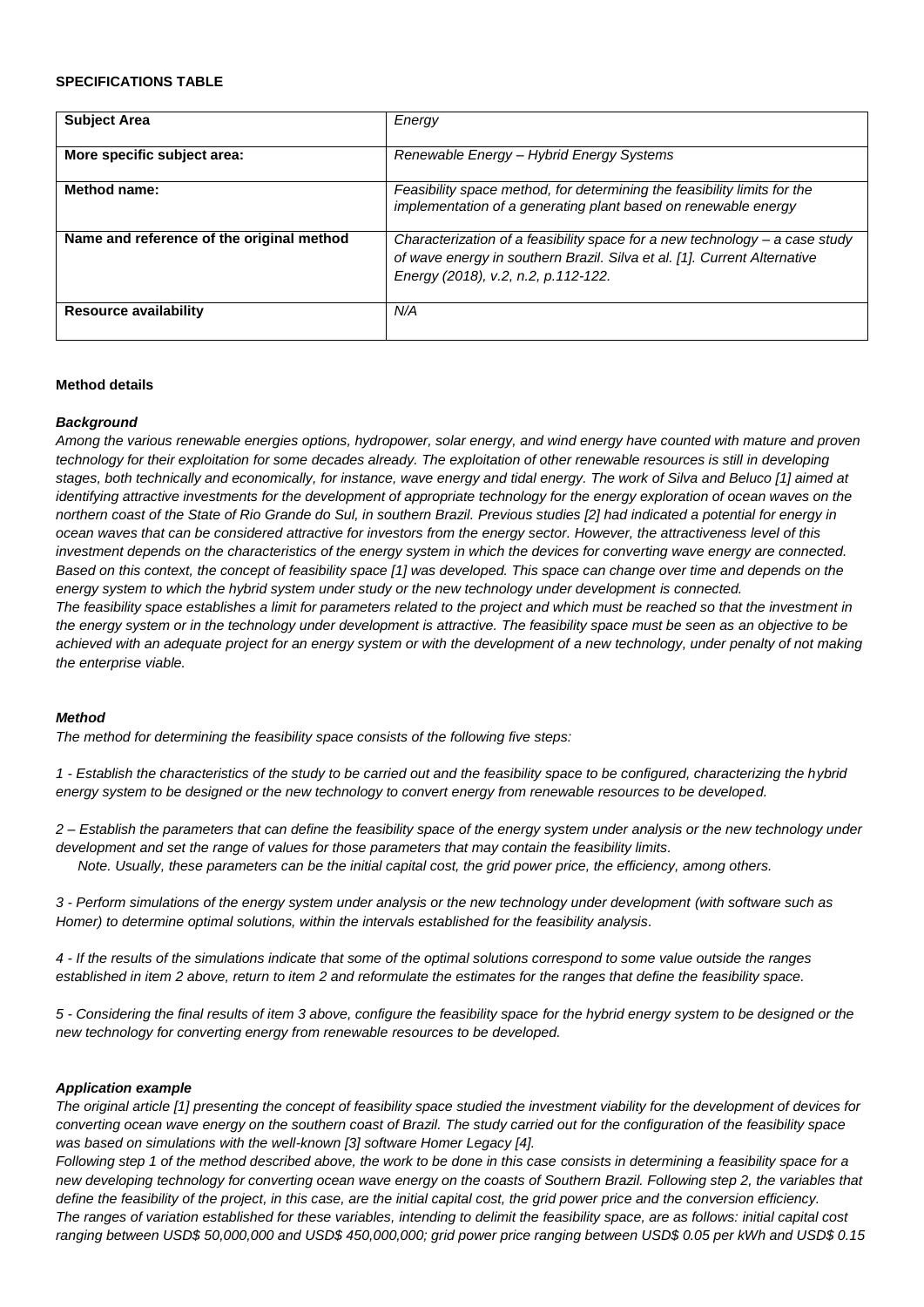*per kWh; and the efficiency ranging between 20% and 40%. These values appear as limits in the figure below. The next step consists of simulations performed with the Homer Legacy software. This software simulates hybrid systems [5]-[6] over a year and selects as optimal solutions those with the lowest total net present cost over the analysis time, which is equal to 25 years in this case. The paper of Silva and Beluco [1] describes the simulations and shows how the feasibility space was built. The results of the simulations indicated that the ranges of variation of the variables, as established above, were adequate. The results were then used to configure the feasibility space, as shown in Table 1 and Figure 1. The simulated system is a PV-wind hybrid system operating near the coast and receiving energy from this hypothetical ocean wave power plant.*

| COEg    | Eff. | Limit of viability |            | <b>COE</b> |
|---------|------|--------------------|------------|------------|
| [USD\$] | [%]  | [USD\$]            | [USD\$/kW] | [USD\$]    |
| 0.15    | 40   | 429,805,626.60     | 2,865.37   | 0.120      |
|         | 30   | 335,401,534.53     | 2,236.01   | 0.118      |
|         | 20   | 232,905,370.84     | 1,552.70   | 0.118      |
| 0.10    | 40   | 311,922,569.29     | 2,079.48   | 0.094      |
|         | 30   | 241,871,975.36     | 1,612.48   | 0.093      |
|         | 20   | 166,476,022.88     | 1,109.84   | 0.093      |
| 0.05    | 40   | 195,247,807.46     | 1,301.65   | 0.048      |
|         | 30   | 135,148,356,91     | 900.99     | 0.048      |
|         | 20   | 92,401,361,27      | 616.01     | 0.047      |

*Table 1. Results delimiting the feasibility space for ocean wave power plants in southern Brazil.*

*Legend: COEg is the cost of energy generated, Eff is the efficiency, and COE is the cost of energy.*

*Table 1 indicates the results for the initial capital cost, in USD\$, as a function of the cost of energy of the grid, in USD\$ per kWh, and the projected efficiency for the wave energy conversion system. The values for the cost of energy from the grid and efficiency correspond to the intervals established above. The values obtained for the initial cost, as can be seen, also appeared within the range established above. These values establish an upper limit for the feasibility of investing in ocean wave energy in the studied area. The table also shows the investment amounts, in USD\$, per installed kW.*



*Figure 1. Upper limit of viability for the system of Ref. [1], considering the initial capital cost of the hybrid system as a function of grid power price and efficiency of the ocean wave power plant, with average wind speed equal to 7.62 m/s.*

*Figure 1 shows the limits that appear in Table 1, and they correspond to average wind speed in the case study region set as 7.62 m/s in the simulation. The three different colors used to fill the surface that appears in this figure correspond to three different bands for the initial capital cost. The highest values for the initial capital cost associated with the highest values for the grid power price and the highest efficiency values, as can be observed.*